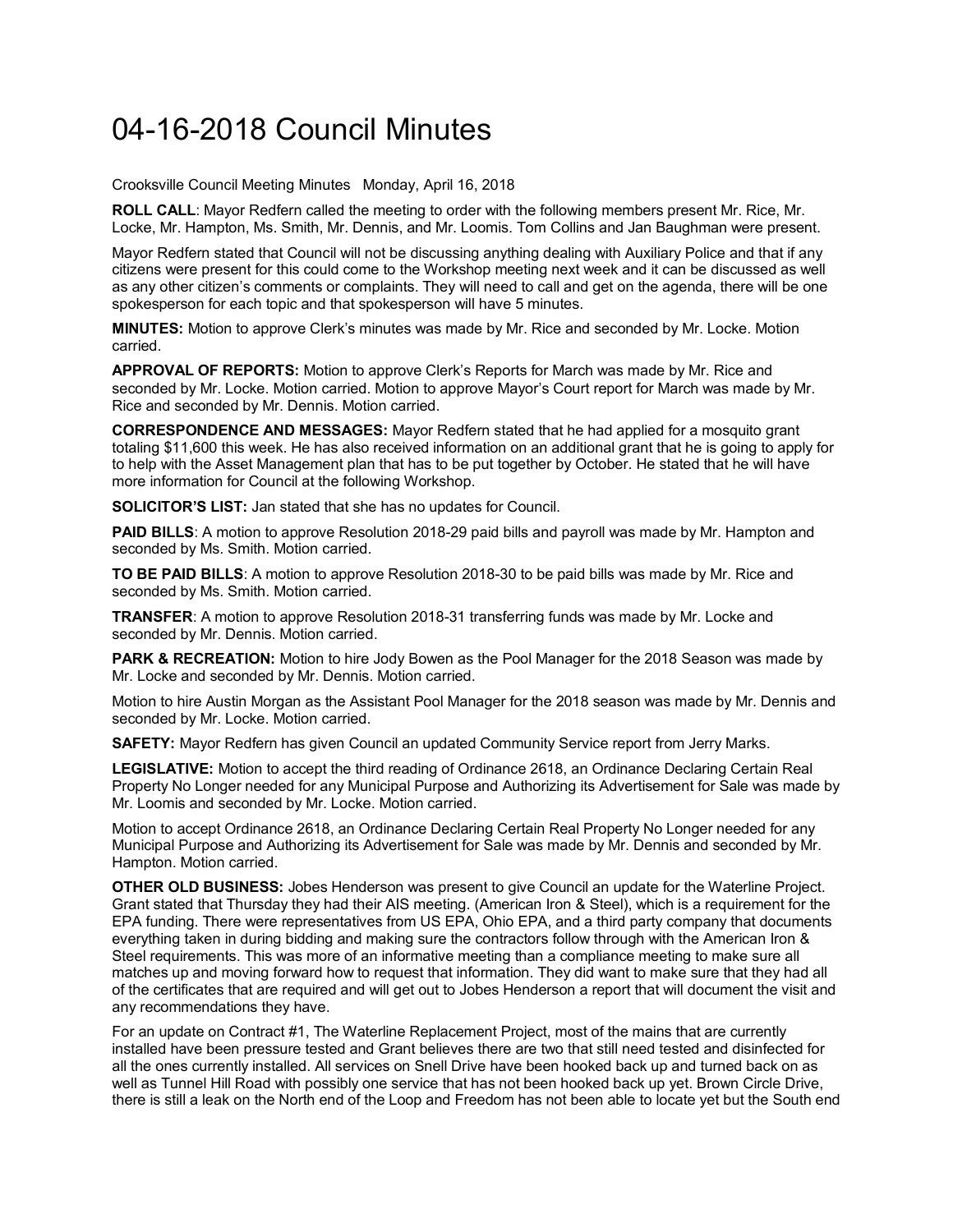has been tested and passed. Freedom has put down temporary seed and straw to address the requirements given to them by EPA. There are no pay apps for approval tonight. They have been submitted but they are still waiting on the waiver of lien before payment can be issued.

For Contract #2, Mid-Atlantic has put down temporary seed and straw to meet EPA requirements as well at the site for the tank. Regarding the tank issues, there was a meeting last week with the Contractor to see if a resolution could be made. The company has verbally committed to providing a glass lined tank that will be white on the interior as specifications are laid out. They have submitted a pay application totaling \$13,068.60 but this one is also being held pending resolution as the tank does not meet specifications as required.

Freedom Construction was present with their law firm representative. The lawyer was present to address the letter Freedom received from the Village Solicitor about 10 days ago. Present with the lawyer was Roy Heskett and Nate Worthington. They want to stress to Council that freedom is committed to finish this project. He stated that he understands there are hiccups but would like to work with Council to continue and finish this project. Regarding schedule concerns, he would like to emphasize that Freedom has brought in an additional crew that has sped up the construction and the progress will continue to improve with the better weather. Freedom would like to work with the Engineer on ways to do the work and get more help with utility locations. In response to the letter received regarding payment to the lower tier suppliers, they are working internally to take care of these and would like to see Freedom being allowed to work on this project, and by doing so, the value of the project will continue to be increased and when the next pay application comes up on May  $7<sup>th</sup>$  meeting, he proposes that Freedom come to Council and possibly the workshop before and let them know what has been done with Ferguson and possibly do a joint check from the funds Council releases. The lawyer wanted to emphasize that there is a bond in place that he is familiar with. They do not think that termination at this time is going to be in anyone's best interest. He is proposing to Council to allow Freedom to continue working for a few more weeks and they believe that they will have the payment to the lower tier suppliers addressed and they would like to address the week before the meeting. He discussed processing conditional lien waivers at first and then unconditional lien waivers. They are requesting additional time to finish the job. Mayor Redfern stated that he agrees that no one wins when faced with this situation and can most likely come up to some agreement on this but it is up to Council. Mayor Redfern stated that they are trying to get this completed for the citizens of the Village and upgrading the water system. Mr. Hampton asked where Freedom is in regards to percentage of work done compared to what should be done. Mr. Hampton stated that he cannot see this project getting done in time. Nate Worthington explained that he had sent an updated schedule to Jobes Henderson on Friday and they are looking at a completion date of the first of November. He stated that if Council looks at that schedule and with two crews, this will get Freedom there. He told Council that if and when he needs an additional crew, he will add one. Mr. Dennis asked if they think an additional crew needs added now. Roy Heskett stated that they just added a crew last week. Mr. Heskett believes they are in the neighborhood of 30% completed and this is due to weather, etc. The second crew is almost caught up with the first crew and believes with good weather they should be able to catch up pretty quick and if needed add another crew and work together. They explained that the Engineers just received the new schedule on Friday and probably hasn't had time to review. Freedom's lawyer stated that the recurring issue with line locations continues to come up and believes this has affected their progress. He believes going forward and get this resolved, it would be in everyone's best interest to continue on. They are requesting from the Engineers to get the utilities marked and any obstructions out of the way. Mr. Rice asked if Freedom's plan was to continue with sections and Nate responded that he would like to do this and if another crew come in, complete these in an orderly fashion. Mr. Hampton discussed the change order that Freedom requested that they are wanting the Village to pay approximately \$30,000 for. Mr. Worthington explained that this was requested because the technique they are supposed to use is not feasible. Mr. Hampton stated that he is okay with some of the alleys and things but not the main streets. Mr. Heskett stated that if it is bored you have to go through and expose the utilities and by the time this is done, the pavement is already destroyed and they do not know where the right of way would be for this. He said that he is asking for this because they cannot afford it the way the plans are engineered. Mr. Loomis stated that if bored there would be multiple holes that needed filled in anyways as it would be if they dig across. Mr. Worthington stated that he worries about any lines that are not marked but understands what Council is saying. Alan Brown with Jobes Henderson asked Mr. Worthington about the schedule update and wanted to verify that they are asking for 21 working days for the schedule adjustment. He asked if they feel this will be enough to get them back on track or does he feel there will be more requested at a later date. Mr. Brown stated that it looks like the final completion date would be as of February. Mr. Worthington stated that he believes it will be a final completion date of December 15<sup>th</sup>. They stated that the punch list will be done at the end of each section to be completed, not at the very end of the project. Mayor Redfern asked Freedom to explain what a punch list is. Nate explained that a punch list is any corrections to the work that may need done after it is inspected by Engineer before it is signed off on. Mr. Dennis asked Jobes Henderson why the discrepancy between the